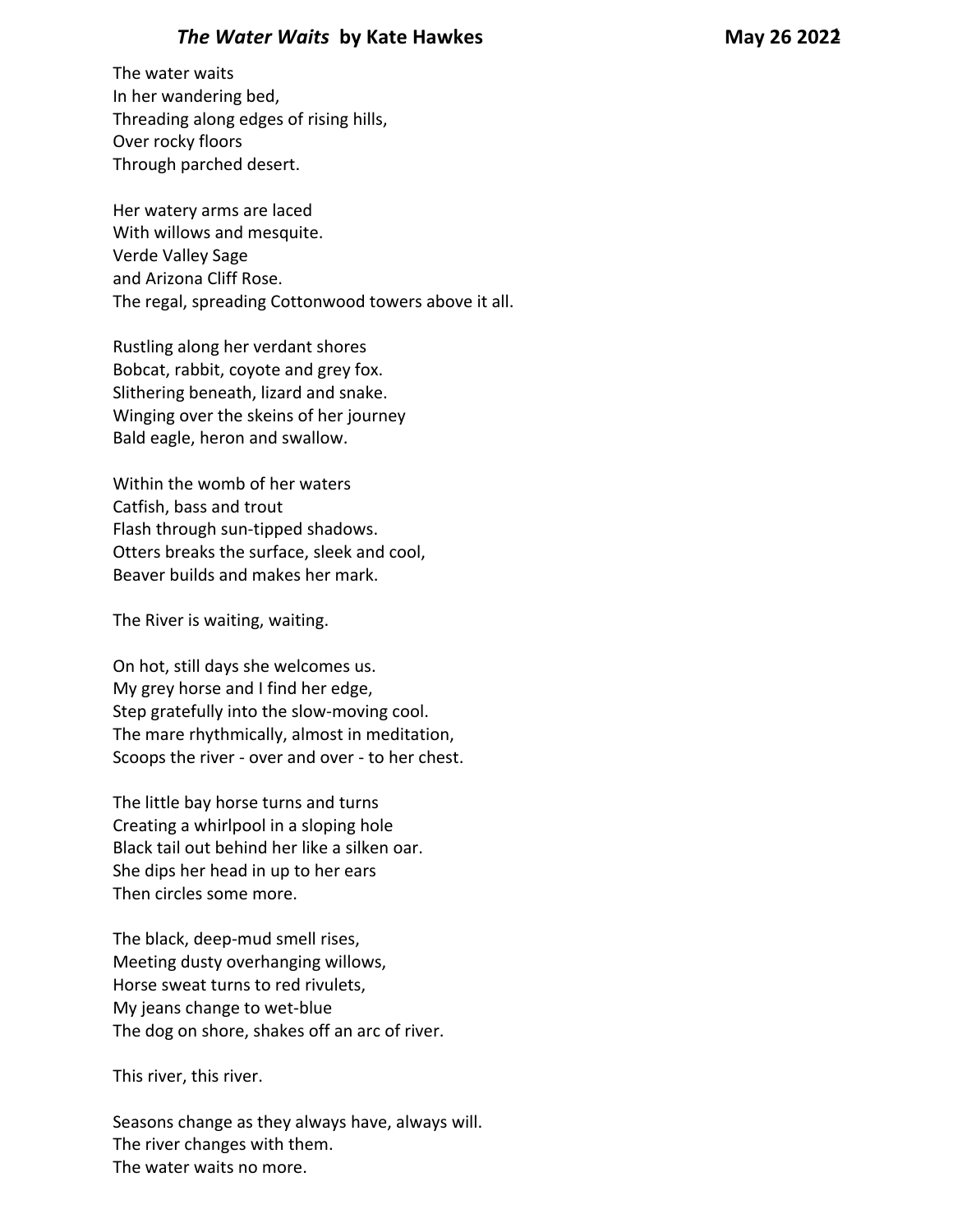## *The Water Waits* **by Kate Hawkes May 26 2022**

Bobcat and coyote Heron and beaver Catfish and willow Attuned to the river Prepare, ready to bow.

The river cleaves her way through. The water waits for no-one. The human animal doesn't suit this new river.

The old pathways Destroyed by the unattuned - She has no real boundaries now.

The path of the river The strength of the water Unfettered. Unstoppable. From a trickle to landbound tsunami This water waits no more.

They say she is dying, that she is not what she was. Be careful! The dying will fight to the last for survival.

There is no time for waiting.

She takes her newly fed energy Gathers it up into a towering call of desperation And thunders into our yards and over roadways, Drowns our gardens and knocks down bridges Taking cars and animals, trees and garbage with her.

Afterward, when the roar fades and the bulging red water recedes We tip-toe out to see the messages she left for us.

Remnants of her wild way.

Leg-sucking mud that can trap a dog, New hidden narrow holes that can drown a crossing horse. Vanished pathways, higher cut banks Branches and wire piles tangled up Against sturdy cottonwood or wrapped around elegant willows.

This river does not welcome us into her embrace. This water isn't waiting as it rushes down freshly scoured beds.

We are stranded on her shores.